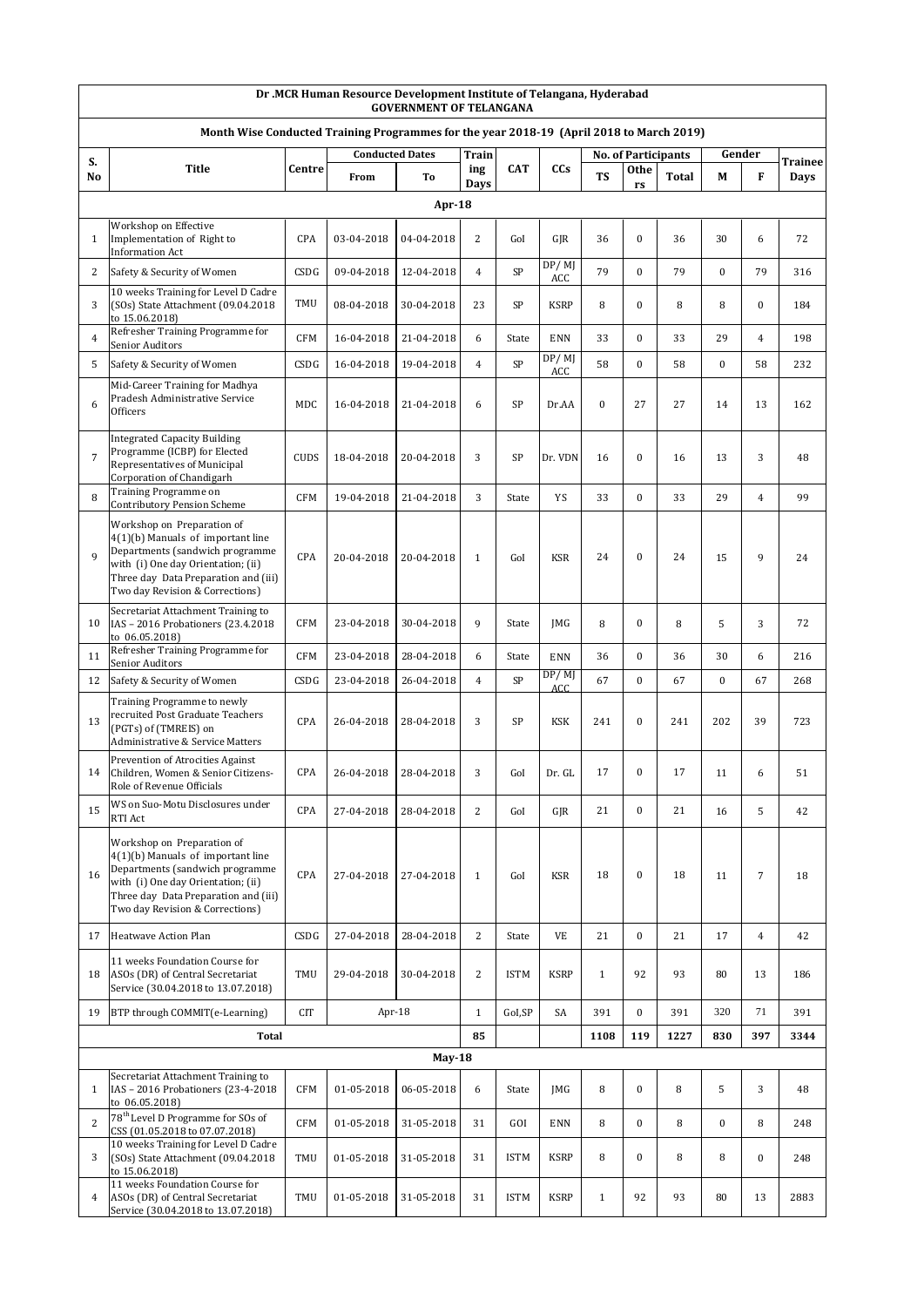| 5                 | One Day Training Programme on the<br>Audit of Accounts of GHMC of State<br><b>Audit Department</b>                                                                                                                  | <b>CFM</b>        | 03-05-2018               | 03-05-2018               | $\mathbf{1}$   | State              | <b>ENN</b>                 | 69             | $\boldsymbol{0}$                     | 69           | 56            | 13             | 69         |
|-------------------|---------------------------------------------------------------------------------------------------------------------------------------------------------------------------------------------------------------------|-------------------|--------------------------|--------------------------|----------------|--------------------|----------------------------|----------------|--------------------------------------|--------------|---------------|----------------|------------|
| 6                 | Workshop on Preparation of<br>4(1)(b) Manuals of important line<br>Departments (sandwich programme<br>with (i) One day Orientation; (ii)<br>Three day Data Preparation and (iii)<br>Two day Revision & Corrections) | CPA               | 07-05-2018               | 09-05-2018               | 3              | GoI                | KSR                        | 22             | $\mathbf{0}$                         | 22           | 16            | 6              | 66         |
| $\overline{7}$    | Scrutiny of Bills and PD Accounts                                                                                                                                                                                   | <b>CFM</b>        | 07-05-2018               | 09-05-2018               | 3              | State              | YS                         | 32             | $\boldsymbol{0}$                     | 32           | 24            | 8              | 96         |
| 8                 | Refresher Training Programme for<br><b>Assistant Audit Officers</b>                                                                                                                                                 | <b>CFM</b>        | 14-05-2018               | 19-05-2018               | 6              | State              | <b>ENN</b>                 | 24             | $\boldsymbol{0}$                     | 24           | 17            | $\overline{7}$ | 144        |
| 9                 | Safety & Security of Women                                                                                                                                                                                          | CSDG              | 14-05-2018               | 17-05-2018               | $\overline{4}$ | SP                 | DP/MJ                      | 40             | $\boldsymbol{0}$                     | 40           | $\bf{0}$      | 40             | 160        |
| 10                | Refresher Course on RTI to the<br>Officers who underwent Training of<br>Trainers Course on RTI conducted<br>by the Institute                                                                                        | CPA               | 15-05-2018               | 17-05-2018               | 3              | GoI                | ACC<br><b>KSR</b>          | 21             | $\boldsymbol{0}$                     | 21           | 19            | $\overline{2}$ | 63         |
| 11                | Orientation Capsule on Smart City<br>Mission with a focus on Urban<br>Infrastucture GWMC                                                                                                                            | CUDS              | 17-05-2018               | 19-05-2018               | 3              | SP                 | Dr. VDN                    | 25             | $\boldsymbol{0}$                     | 25           | 18            | $\overline{7}$ | 75         |
| 12                | Foundation Training Programme for<br>Direct Recruit Gr. I Service Officers<br>$(21.05.2018 \text{ to } 30.06.2018)$                                                                                                 | TMU               | 20-05-2018               | 31-05-2018               | 11             | State              | Dr.SMN                     | 60             | $\boldsymbol{0}$                     | 60           | 40            | 20             | 660        |
| 13                | Training Programme on<br>Administrative, Finance & Vigilance<br>Matters for Group A&B (JTS & STS)<br>Officers of GSI                                                                                                | CPA               | 21-05-2018               | 25-05-2018               | 5              | SP                 | Dr.RM                      | 20             | $\boldsymbol{0}$                     | 20           | 11            | 9              | 100        |
| 14                | Workshop on Preparation of<br>4(1)(b) Manuals of important line<br>Departments (sandwich programme<br>with (i) One day Orientation; (ii)<br>Three day Data Preparation and (iii)<br>Two day Revision & Corrections) | CPA               | 22-05-2018               | 23-05-2018               | $\overline{c}$ | GoI                | <b>KSR</b>                 | 17             | $\boldsymbol{0}$                     | 17           | 11            | 6              | 34         |
| 15                | Workshop on Preparation of<br>4(1)(b) Manuals of important line<br>Departments (sandwich programme<br>with (i) One day Orientation; (ii)<br>Three day Data Preparation and (iii)<br>Two day Revision & Corrections) | CPA               | 24-05-2018               | 26-05-2018               | 3              | GoI                | <b>KSR</b>                 | 31             | $\boldsymbol{0}$                     | 31           | 20            | 11             | 93         |
| 16                | One Day Training Programme for<br>DTDOs, ATDOs, EEs, DMs of GCC &<br>APOs of Tribal Welfare Department                                                                                                              | <b>CFM</b>        | 25-05-2018               | 25-05-2018               | $\mathbf{1}$   | SP                 | JMG                        | 56             | $\boldsymbol{0}$                     | 56           | 39            | 17             | 56         |
| 17                | Safety & Security of Women                                                                                                                                                                                          | CSDG              | 28-05-2018               | 31-05-2018               | $\overline{4}$ | SP                 | $\overline{DP}/$ MJ<br>ACC | 90             | $\mathbf{0}$                         | 90           | $\bf{0}$      | 90             | 360        |
| 18                | Training Programme on<br>'Administrative & Service Matters"<br>to Ministerial Staff of T.S Police<br>Department (Batch-I) (28.05.2018 to<br>02.06.2018)                                                             | CPA               | 28-05-2018               | 31-05-2018               | $\overline{4}$ | SP                 | Dr.RM                      | 61             | $\boldsymbol{0}$                     | 61           | 53            | 8              | 244        |
| 19                | Refresher Course on RTI to the<br>Officers who underwent Training of<br>Trainers Course on RTI conducted<br>by the Institute                                                                                        | CPA               | 29-05-2018               | 31-05-2018               | 3              | GoI                | <b>KSR</b>                 | 24             | $\boldsymbol{0}$                     | 24           | 20            | $\overline{4}$ | 72         |
| 20                | Training programme on DOs and<br>Don'ts for Govt. Servants and<br><b>Implications of Deviation</b>                                                                                                                  | <b>CFM</b>        | 29-05-2018               | 31-05-2018               | 3              | GoI                | <b>IMG</b>                 | 29             | $\boldsymbol{0}$                     | 29           | 22            | $\overline{7}$ | 87         |
| 21                | BTP through COMMIT(e-Learning)                                                                                                                                                                                      | <b>CIT</b>        | $May-18$                 |                          | $\mathbf{1}$   | GoI,SP             | SA                         | 435            | $\mathbf{0}$                         | 435          | 372           | 63             | 435        |
| 40                | <b>Total</b>                                                                                                                                                                                                        |                   |                          |                          | 159            |                    |                            | 1081           | 92                                   | 1173<br>2400 | 831           | 342            | 6241       |
|                   | <b>Grand Total</b>                                                                                                                                                                                                  |                   |                          | <b>Jun-18</b>            | 244            |                    |                            | 2189           | 211                                  |              | 1661          | 739            | 9585       |
|                   | 78 <sup>th</sup> Level D Programme for SOs of                                                                                                                                                                       |                   |                          |                          |                |                    |                            |                |                                      |              |               |                |            |
| $\mathbf{1}$<br>2 | CSS (01.05.2018 to 07.07.2018)<br>10 weeks Training for Level D Cadre<br>(SOs) State Attachment (09.04.2018                                                                                                         | <b>CFM</b><br>TMU | 01-06-2018<br>01-06-2018 | 30-06-2018<br>16-06-2018 | 30<br>16       | GOI<br><b>ISTM</b> | <b>ENN</b><br><b>KSRP</b>  | 8<br>8         | $\boldsymbol{0}$<br>$\boldsymbol{0}$ | 8<br>8       | $\bf{0}$<br>8 | 8<br>$\bf{0}$  | 240<br>128 |
|                   | to 15.06.2018)<br>11 weeks Foundation Course for                                                                                                                                                                    |                   |                          |                          |                |                    |                            |                |                                      |              |               |                |            |
| 3                 | ASOs (DR) of Central Secretariat<br>Service (30.04.2018 to 13.07.2018)<br>Foundation Training Programme for                                                                                                         | <b>TMU</b>        | 01-06-2018               | 30-06-2018               | 30             | <b>ISTM</b>        | <b>KSRP</b>                | $\overline{c}$ | 91                                   | 93           | 80            | 13             | 2790       |
| $\overline{4}$    | Direct Recruit Gr. I Service Officers<br>$(21.05.2018 \text{ to } 30.06.2018)$<br>Training Programme on                                                                                                             | TMU               | 01-06-2018               | 30-06-2018               | 30             | State              | Dr.SMN                     | 60             | $\boldsymbol{0}$                     | 60           | 40            | 20             | 1800       |
| 5                 | 'Administrative & Service Matters"<br>to Ministerial Staff of T.S Police<br>Department (Batch-I) (28.05.2018 to<br>02.06.2018)                                                                                      | CPA               | 01-06-2018               | 02-06-2018               | $\overline{c}$ | SP                 | Dr.RM                      | 61             | $\boldsymbol{0}$                     | 61           | 53            | 8              | 122        |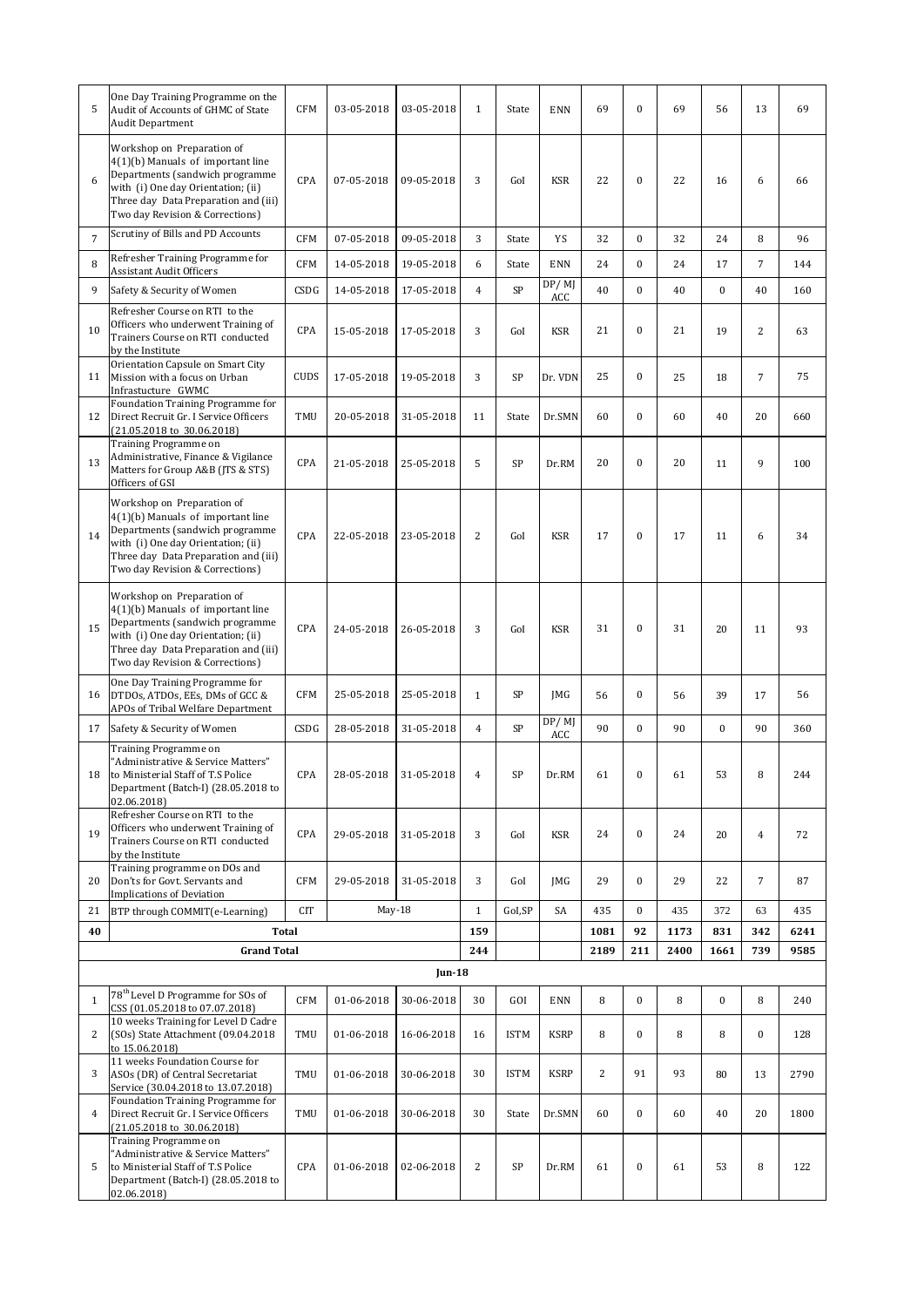| 6              | Safety & Security of Women                                                                                                                                                                                            | CSDG       | 04-06-2018 | 07-06-2018            | 4              | SP          | DP/MJ<br>ACC | 35             | $\boldsymbol{0}$ | 35   | $\bf{0}$       | 35             | 140   |
|----------------|-----------------------------------------------------------------------------------------------------------------------------------------------------------------------------------------------------------------------|------------|------------|-----------------------|----------------|-------------|--------------|----------------|------------------|------|----------------|----------------|-------|
| $\overline{7}$ | Training Programme on<br>Smart City Mission for Town<br>Planning of GWMC & KMC                                                                                                                                        | CUDS       | 04-06-2018 | 06-06-2018            | 3              | SP          | Dr. VDN      | 29             | $\boldsymbol{0}$ | 29   | 16             | 13             | 87    |
| 8              | Foundation Course for Junior<br>Assistants                                                                                                                                                                            | CPA        | 04-06-2018 | 30-06-2018            | 27             | State       | Dr.CN        | 45             | $\boldsymbol{0}$ | 45   | 26             | 19             | 1215  |
| 9              | Workshop on Best Practices &<br>Success Stories on Right to<br>Information                                                                                                                                            | CPA        | 05-06-2018 | 06-06-2018            | 2              | GoI         | <b>KSR</b>   | 28             | $\boldsymbol{0}$ | 28   | 21             | $\overline{7}$ | 56    |
| 10             | Training Programme on Financial<br>Management to Gazetted Officers                                                                                                                                                    | <b>CFM</b> | 11-06-2018 | 13-06-2018            | 3              | State       | JMG          | 20             | $\boldsymbol{0}$ | 20   | 13             | $\overline{7}$ | 60    |
| 11             | Workshop on Preparation of<br>$4(1)(b)$ Manuals of important line<br>Departments (sandwich programme<br>with (i) One day Orientation; (ii)<br>Three day Data Preparation and (iii)<br>Two day Revision & Corrections) | CPA        | 12-06-2018 | 13-06-2018            | 2              | GoI         | <b>KSR</b>   | 18             | $\boldsymbol{0}$ | 18   | 12             | 6              | 36    |
| 12             | Orientation Training programme for<br>IAS Probationers - 2017 Batch<br>$(15.06.2018 \text{ to } 09.08.2018)$                                                                                                          | <b>CFM</b> | 15-06-2018 | 30-06-2018            | 15             | State       | JMG          | 11             | $\boldsymbol{0}$ | 11   | 9              | 2              | 165   |
| 13             | Training programme on Role of IT<br>enabled services in Eradication of<br>Corruption                                                                                                                                  | <b>CFM</b> | 18-06-2018 | 20-06-2018            | 3              | GoI         | <b>IMG</b>   | 19             | $\boldsymbol{0}$ | 19   | 15             | $\overline{4}$ | 57    |
| 14             | Training Programme on<br>"Administrative & Service Matters"<br>to Ministerial Staff of T.S Police<br>Department (Batch-II)                                                                                            | <b>CPA</b> | 18-06-2018 | 23-06-2018            | 6              | SP          | KSK          | 64             | $\boldsymbol{0}$ | 64   | 44             | 20             | 384   |
| 15             | Training Programme on Urban<br>Planning for Smart City Mission with<br>a focus on GIS for GWMC                                                                                                                        | CUDS       | 25-06-2018 | 27-06-2018            | 3              | <b>SP</b>   | <b>RS</b>    | 30             | $\boldsymbol{0}$ | 30   | 19             | 11             | 90    |
| 16             | BTP through COMMIT(e-Learning)                                                                                                                                                                                        | <b>CIT</b> | $Jun-18$   |                       | $\mathbf{1}$   | GoI,SP      | SA           | 653            | $\boldsymbol{0}$ | 653  | 410            | 243            | 653   |
| 56             |                                                                                                                                                                                                                       | Total      |            |                       | 177            |             |              | 1091           | 91               | 1182 | 766            | 416            | 8023  |
|                | <b>Grand Total</b>                                                                                                                                                                                                    |            |            |                       | 421            |             |              | 3280           | 302              | 3582 | 2427           | 1155           | 17608 |
|                |                                                                                                                                                                                                                       |            |            | $Jul-18$              |                |             |              |                |                  |      |                |                |       |
| $\mathbf{1}$   | Induction Training for Group-I<br>$(01.07.2018 \text{ to } 17.11.2018)$                                                                                                                                               | <b>CFM</b> | 01-07-2018 | 31-07-2018            | 31             | State       | YS           | 3              | $\boldsymbol{0}$ | 3    | 3              | $\bf{0}$       | 93    |
|                | Orientation Training programme for                                                                                                                                                                                    |            |            |                       |                |             |              |                |                  |      |                |                |       |
| 2              | IAS Probationers - 2017 Batch<br>$(15.06.2018 \text{ to } 09.08.2018)$                                                                                                                                                | <b>CFM</b> | 01-07-2018 | 31-07-2018            | 31             | State       | JMG          | 11             | $\boldsymbol{0}$ | 11   | 9              | $\overline{c}$ | 341   |
| 3              | 78 <sup>th</sup> Level D Programme for SOs of<br>CSS (01.05.2018 to 07.07.2018)                                                                                                                                       | <b>CFM</b> | 01-07-2018 | 07-07-2018            | 9              | GOI         | <b>ENN</b>   | 8              | $\boldsymbol{0}$ | 8    | $\bf{0}$       | 8              | 72    |
| $\overline{4}$ | <b>Induction Training Programme for</b><br>Assistant Audit Officers (01.07.2018<br>to 30.11.2018)                                                                                                                     | <b>CFM</b> | 01-07-2018 | 31-07-2018            | 31             | State       | ENN/N<br>MR  | 20             | $\boldsymbol{0}$ | 20   | 13             | $\overline{7}$ | 620   |
| 5              | 11 weeks Foundation Course for<br>ASOs (DR) of Central Secretariat<br>Service (30.04.2018 to 13.07.2018)                                                                                                              | TMU        |            | 01-07-2018 14-07-2018 | 14             | <b>ISTM</b> | <b>KSRP</b>  | $\mathbf{1}$   | 92               | 93   | ${\bf 80}$     | 13             | 1302  |
| 6              | Professional Training for<br><b>Probationary Deputy Collectors</b><br>(01.07.2018 to 12.10.2018)                                                                                                                      | TMU        | 01-07-2018 | 31-07-2018            | 31             | State       | Dr.SMN       | $\overline{c}$ | $\boldsymbol{0}$ | 2    | $\overline{c}$ | $\bf{0}$       | 62    |
| 7              | Networking and Security                                                                                                                                                                                               | <b>CIT</b> | 02-07-2018 | 04-07-2018            | 3              | GoI         | SA           | 28             | $\boldsymbol{0}$ | 28   | 23             | 5              | 84    |
| 8              | Refresher Training Programme for<br>Senior Auditors                                                                                                                                                                   | <b>CFM</b> | 04-07-2018 | 07-07-2018            | $\overline{4}$ | State       | ENN          | 19             | $\boldsymbol{0}$ | 19   | 16             | 3              | 76    |
| 9              | Change Management                                                                                                                                                                                                     | MDC        | 04-07-2018 | 06-07-2018            | 3              | GoI         | Dr.AA        | 27             | $\boldsymbol{0}$ | 27   | 24             | 3              | 81    |
| 10             | Training Programme on<br>Contributory Pension Scheme                                                                                                                                                                  | <b>CFM</b> | 05-07-2018 | 07-07-2018            | 3              | State       | YS           | 33             | $\boldsymbol{0}$ | 33   | 26             | $\overline{7}$ | 99    |
| 11             | Training Programme on Ethics in<br>Administration                                                                                                                                                                     | <b>CFM</b> | 09-07-2018 | 11-07-2018            | 3              | GoI         | JMG          | 18             | $\boldsymbol{0}$ | 18   | 12             | 6              | 54    |
| 12             | Training Programme on RTI Act to<br>1st AAs/PIOs/APIOs                                                                                                                                                                | CPA        | 10-07-2018 | 12-07-2018            | 3              | GoI         | KSR          | 31             | $\boldsymbol{0}$ | 31   | 20             | 11             | 93    |
| 13             | Training programme on schemes of<br>SCDD & Administration service<br>matters for DSCDOs / ASWOs/<br>Superintendents of SC Development<br>Department                                                                   | CPA        | 11-07-2018 | 12-07-2018            | 2              | SP          | KSK          | 91             | $\boldsymbol{0}$ | 91   | 71             | 20             | 182   |
| 14             | Orientation/Refresher Training<br>Programme                                                                                                                                                                           | <b>CFM</b> | 16-07-2018 | 21-07-2018            | 6              | State       | YS           | 18             | $\boldsymbol{0}$ | 18   | 16             | $\mathbf{2}$   | 108   |
| 15             | Refresher Training Programme for<br>Senior Auditors on Works Audit                                                                                                                                                    | <b>CFM</b> | 16-07-2018 | 18-07-2018            | 3              | State       | <b>ENN</b>   | 27             | $\boldsymbol{0}$ | 27   | 24             | 3              | 81    |
| 16             | Direct Trainer Skills(DTS)<br>Training Programme on Sexual                                                                                                                                                            | TMU        | 17-07-2018 | 21-07-2018            | 5              | GoI         | Dr.SMN       | 23             | $1\,$            | 24   | 13             | 11             | 120   |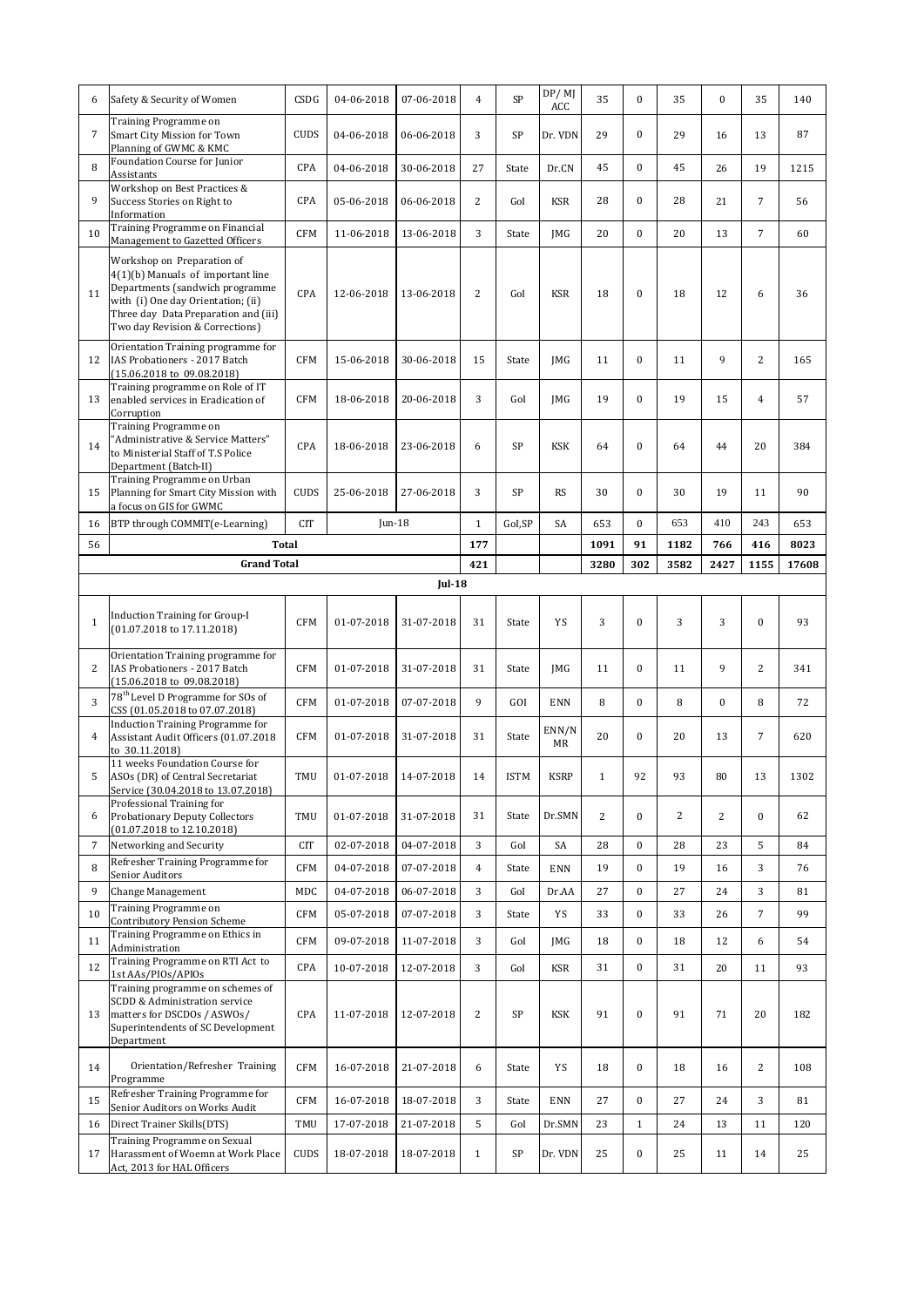| 18             | Exposure Visit of Odisha Officials to<br>Study Handloom Sector in Telangana<br>State                          | <b>MDC</b>  | 18-07-2018 | 20-07-2018    | 3              | <b>SP</b>           | Dr.AA            | $\bf{0}$       | $\overline{7}$   | $\overline{7}$ | 5              | $\overline{2}$   | 21    |
|----------------|---------------------------------------------------------------------------------------------------------------|-------------|------------|---------------|----------------|---------------------|------------------|----------------|------------------|----------------|----------------|------------------|-------|
| 19             | Change Management in e-Governance                                                                             | <b>CIT</b>  | 19-07-2018 | 21-07-2018    | 3              | GoI                 | SA               | 17             | $\overline{0}$   | 17             | 12             | 5                | 51    |
| 20             | Training Programme on Sexual<br>Harassment of Woemn at Work Place<br>Act, 2013                                | CUDS        | 23-07-2018 | 25-07-2018    | 3              | GoI,<br><b>DoPT</b> | Dr. VDN          | 30             | $\boldsymbol{0}$ | 30             | 8              | 22               | 90    |
| 21             | Managing IT Infrastructure at RCT                                                                             | <b>CIT</b>  | 23-07-2018 | 25-07-2018    | 3              | State               | SA               | 29             | $\overline{0}$   | 29             | 26             | 3                | 87    |
| 22             | Orientation Training Programme for<br>Urdu Gr-II Officers of Minorities<br>Welfare Dept.                      | CPA         | 23-07-2018 | 28-07-2018    | 6              | SP                  | Dr.RM            | 55             | $\overline{0}$   | 55             | 20             | 35               | 330   |
| 23             | Design of Training (DoT)                                                                                      | TMU         | 23-07-2018 | 27-07-2018    | 5              | GoI                 | Dr.SMN           | 11             | 2                | 13             | $\overline{7}$ | 6                | 65    |
| 24             | Specialised Training on Office Skills,<br>Warangal(Batch-I)                                                   | <b>CIT</b>  | 26-07-2018 | 28-07-2018    | 3              | State               | SA               | 79             | $\overline{0}$   | 79             | 74             | 5                | 237   |
| 25             | BTP through COMMIT(e-Learning)                                                                                | <b>CIT</b>  | $Jul-18$   |               | $\mathbf{1}$   | GoI,SP              | SA               | 256            | $\overline{0}$   | 256            | 192            | 64               | 256   |
| 81             | Total                                                                                                         |             |            |               | 210            |                     |                  | 862            | 102              | 964            | 707            | 257              | 4630  |
|                | <b>Grand Total</b>                                                                                            |             |            |               | 631            |                     |                  | 4142           | 404              | 4546           | 3134           | 1412             | 22238 |
|                | Government Re-engineering (GPR)                                                                               |             |            | <b>Aug-18</b> |                |                     |                  |                |                  |                |                |                  |       |
| $\mathbf{1}$   | Tools and Technologies in e-<br>Governance                                                                    | <b>CIT</b>  | 01-08-2018 | 03-08-2018    | 3              | GoI                 | SA               | 27             | $\boldsymbol{0}$ | 27             | 18             | 9                | 81    |
| 2              | Orientation Training programme for<br>IAS Probationers - 2017 Batch<br>$(15.06.2018 \text{ to } 09.08.2018)$  | <b>CFM</b>  | 01-08-2018 | 09-08-2018    | 9              | State               | JMG              | 11             | $\boldsymbol{0}$ | 11             | 9              | $\overline{2}$   | 99    |
| 3              | <b>Induction Training Programme for</b><br>Assistant Audit Officers (01.07.2018<br>to 30.11.2018)             | <b>CFM</b>  | 01-08-2018 | 31-08-2018    | 31             | State               | ENN/N<br>MR      | 20             | $\overline{0}$   | 20             | 13             | $\overline{7}$   | 620   |
| 4              | Professional Training for<br><b>Probationary Deputy Collectors</b><br>(01.07.2018 to 12.10.2018)              | TMU         | 01-08-2018 | 31-08-2018    | 31             | State               | Dr.SMN           | 2              | $\boldsymbol{0}$ | $\overline{c}$ | $\overline{c}$ | 0                | 62    |
| 5              | Induction Training for Group-I<br>$(01.07.2018 \text{ to } 17.11.2018)$                                       | <b>CFM</b>  | 01-08-2018 | 31-08-2018    | 31             | State               | YS               | 3              | $\boldsymbol{0}$ | 3              | 3              | $\bf{0}$         | 93    |
| 6              | Pay Fixations for T&A Department                                                                              | <b>CFM</b>  | 01-08-2018 | 04-08-2018    | $\overline{4}$ | State               | YS               | 34             | $\boldsymbol{0}$ | 34             | 20             | 14               | 136   |
| $\sqrt{ }$     | Training Programe on Feacal Sludge<br>& Septage Management                                                    | <b>CUDS</b> | 02-08-2018 | 04-08-2018    | 3              | GoI,<br><b>DoPT</b> | <b>RS</b>        | 25             | $\overline{0}$   | 25             | 22             | 3                | 75    |
| 8              | 10 weeks Training for Level D Cadre<br>(SOs) State Attachment                                                 | TMU         | 07-08-2018 | 14-08-2018    | 8              | State               | <b>KSRP</b>      | 11             | $\mathbf{0}$     | 11             | 9              | $\overline{c}$   | 88    |
| 9              | Financial Management for Accounts<br>Officers                                                                 | <b>CFM</b>  | 08-08-2018 | 10-08-2018    | 3              | GoI                 | YS               | 30             | $\overline{0}$   | 30             | 25             | 5                | 90    |
| 10             | Specialised Training on Office Skills,<br>Warangal(Batch-II)                                                  | <b>CIT</b>  | 08-08-2018 | 10-08-2018    | 3              | State               | SA               | 20             | $\overline{0}$   | 20             | 17             | 3                | 60    |
| 11             | Specialised Training on Office Skills,<br>Khammam                                                             | <b>CIT</b>  | 16-08-2018 | 18-08-2018    | 3              | State               | SA               | 65             | $\boldsymbol{0}$ | 65             | 63             | $\overline{c}$   | 195   |
| 12             | Specialised Training on Office Skills,<br>Adilabad                                                            | <b>CIT</b>  | 16-08-2018 | 18-08-2018    | 3              | State               | SA               | 29             | $\mathbf{0}$     | 29             | 25             | $\overline{4}$   | 87    |
| 13             | Training programme on Role of IT<br>enabled services in Eradication of<br>Corruption                          | <b>CFM</b>  | 23-08-2018 | 25-08-2018    | 3              | GoI                 | JMG              | 17             | $\boldsymbol{0}$ | 17             | 15             | $\overline{c}$   | 51    |
| 14             | Training Programme on Pre-<br>retirement Counselling                                                          | <b>CFM</b>  | 24-08-2018 | 26-08-2018    | 3              | GoI                 | JMG              | 30             | $\boldsymbol{0}$ | 30             | 23             | 7                | 90    |
| 15             | Foundation Course for All India<br>Services & Central Civil Service<br>Officers. (27.08.2018 to<br>7-12-2018) | TMU         | 27-08-2018 | 31-08-2018    | 5              | <b>DoPT</b><br>SP   | Paresh<br>Sharma | 3              | 313              | 316            | 221            | 95               | 1580  |
| 16             | Specialised Training on Office Skills,<br>Nalgonda                                                            | CIT         | 28-08-2018 | 30-08-2018    | 3              | State               | SA               | 44             | $\boldsymbol{0}$ | 44             | 40             | $\overline{4}$   | 132   |
| 17             | Specialised Training on Office Skills,<br>Sangareddy                                                          | CIT         | 29-08-2018 | 31-08-2018    | 3              | State               | SA               | 47             | $\mathbf{0}$     | 47             | 45             | 2                | 141   |
| 18             | BTP through COMMIT(e-Learning)                                                                                | <b>CIT</b>  | Aug-18     |               | $1\,$          | GoI,SP              | SA               | 852            | $\boldsymbol{0}$ | 852            | 602            | 250              | 852   |
| 99             | <b>Total</b>                                                                                                  |             |            |               | 150            |                     |                  | 1270           | 313              | 1583           | 1172           | 411              | 4532  |
|                | <b>Grand Total</b>                                                                                            |             |            | $Sep-18$      | 781            |                     |                  | 5412           | 717              | 6129           | 4306           | 1823             | 26770 |
|                | <b>Induction Training Programme for</b>                                                                       |             |            |               |                |                     | ENN/N            |                |                  |                |                |                  |       |
| $\mathbf{1}$   | Assistant Audit Officers (01.07.2018<br>to 30.11.2018)<br>Foundation Course for All India                     | <b>CFM</b>  | 01-09-2018 | 30-09-2018    | 30             | State               | MR               | 20             | $\boldsymbol{0}$ | 20             | 13             | $\overline{7}$   | 600   |
| $\overline{2}$ | Services & Central Civil Service<br>Officers. (27.08.2018 to<br>$7-12-2018$                                   | TMU         | 01-09-2018 | 30-09-2018    | 30             | <b>DoPT</b><br>SP   | Paresh<br>Sharma | 3              | 313              | 316            | 221            | 95               | 9480  |
| 3              | Professional Training for<br><b>Probationary Deputy Collectors</b><br>$(01.07.2018 \text{ to } 12.10.2018)$   | TMU         | 01-09-2018 | 30-09-2018    | 30             | State               | Dr.SMN           | $\overline{c}$ | $\boldsymbol{0}$ | 2              | $\overline{c}$ | $\boldsymbol{0}$ | 60    |
| 4              | <b>Induction Training for Group-I</b><br>$(01.07.2018 \text{ to } 17.11.2018)$                                | <b>CFM</b>  | 01-09-2018 | 30-09-2018    | 30             | State               | YS               | 3              | 0                | 3              | 3              | $\boldsymbol{0}$ | 90    |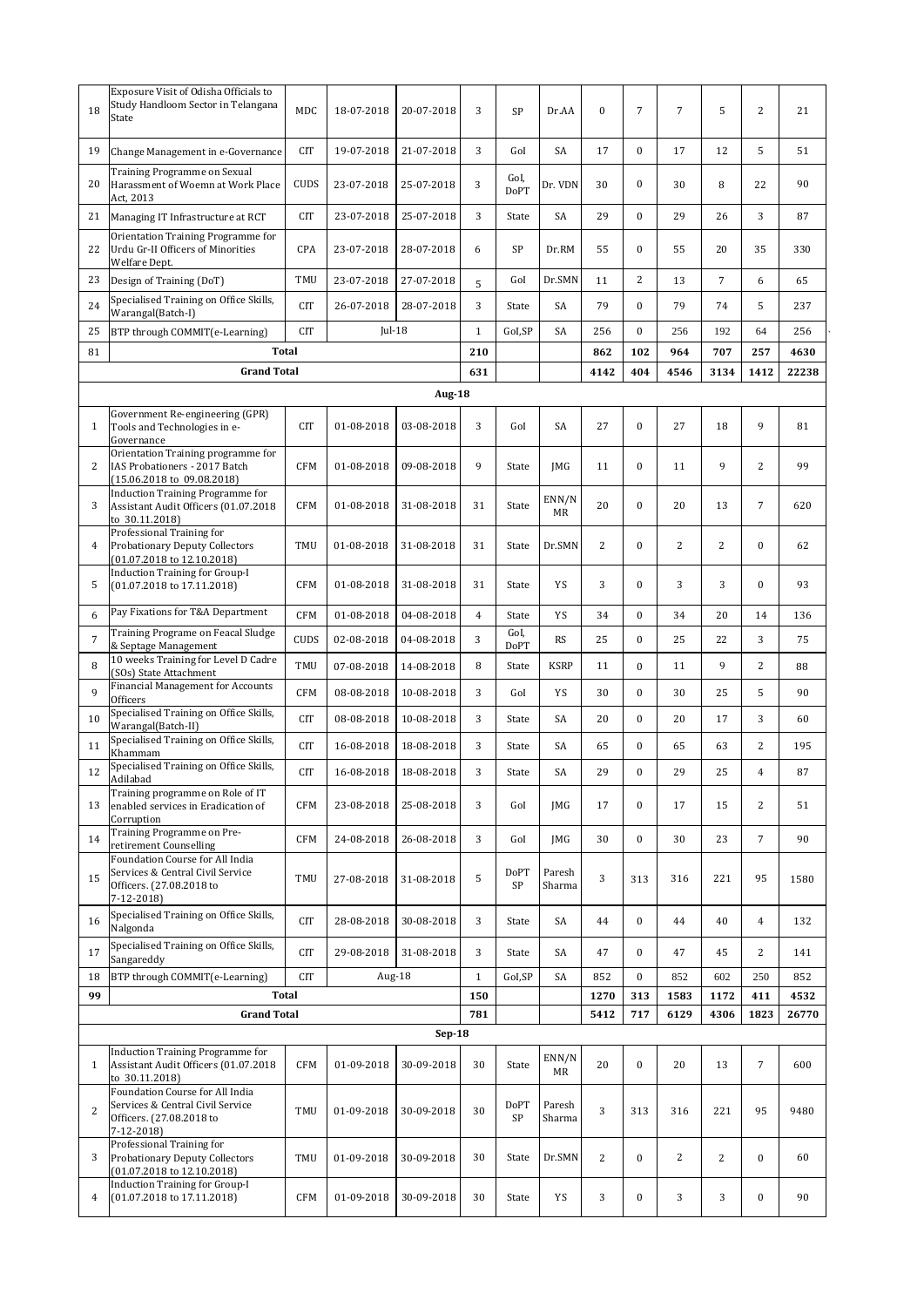| 5              | Training Programme on Case Studies<br>in use of Executive Magistracy                                               | <b>CFM</b>   | 10-09-2018    | 12-09-2018    | 3              | GoI               | <b>IMG</b>       | 21               | $\mathbf{0}$     | 21             | 17    | $\overline{4}$   | 63    |
|----------------|--------------------------------------------------------------------------------------------------------------------|--------------|---------------|---------------|----------------|-------------------|------------------|------------------|------------------|----------------|-------|------------------|-------|
| 6              | Specialised Training on Office Skills,<br>Nizamabad                                                                | <b>CIT</b>   | 17-09-2018    | 19-09-2018    | 3              | State             | SA               | 39               | $\overline{0}$   | 39             | 38    | $\mathbf{1}$     | 117   |
| 7              | Specialised Training on Office Skills,<br>Mahabubnagar                                                             | <b>CIT</b>   | 17-09-2018    | 19-09-2018    | 3              | State             | SA               | 34               | $\boldsymbol{0}$ | 34             | 32    | 2                | 102   |
| 8              | Training Programme on Property<br>Registration Laws to Revenue<br>Officers                                         | <b>CFM</b>   | 24-09-2018    | 26-09-2018    | 3              | GoI               | <b>IMG</b>       | 19               | $\overline{0}$   | 19             | 13    | 6                | 57    |
| 9              | BTP through COMMIT(e-Learning)                                                                                     | <b>CIT</b>   | $Sep-18$      |               | $\mathbf{1}$   | GoI,SP            | SA               | 1537             | $\mathbf{0}$     | 1537           | 1037  | 500              | 1537  |
| 108            |                                                                                                                    | <b>Total</b> |               |               | 133            |                   |                  | 1678             | 313              | 1991           | 1376  | 615              | 12106 |
|                | <b>Grand Total</b>                                                                                                 |              |               |               | 914            |                   |                  | 7090             | 1030             | 8120           | 5682  | 2438             | 38876 |
|                |                                                                                                                    |              |               | <b>Oct-18</b> |                |                   |                  |                  |                  |                |       |                  |       |
| $\mathbf{1}$   | <b>Induction Training Programme for</b><br>Assistant Audit Officers (01.07.2018<br>to 30.11.2018)                  | <b>CFM</b>   | 01-10-2018    | 31-10-2018    | 31             | State             | ENN/N<br>MR      | 20               | $\boldsymbol{0}$ | 20             | 13    | $\overline{7}$   | 620   |
| $\overline{2}$ | Foundation Course for All India<br>Services & Central Civil Service<br>Officers. (27.08.2018 to<br>$7 - 12 - 2018$ | TMU          | 01-10-2018    | 31-10-2018    | 31             | <b>DoPT</b><br>SP | Paresh<br>Sharma | 3                | 313              | 316            | 221   | 95               | 9796  |
| 3              | Professional Training for<br><b>Probationary Deputy Collectors</b><br>$(01.07.2018 \text{ to } 12.10.2018)$        | TMU          | 01-10-2018    | 13-10-2018    | 14             | State             | Dr.SMN           | 2                | $\mathbf{0}$     | $\overline{c}$ | 2     | $\overline{0}$   | 28    |
| 4              | <b>Induction Training for Group-I</b><br>(01.07.2018 to 17.11.2018)                                                | <b>CFM</b>   | 01-10-2018    | 31-10-2018    | 31             | State             | YS               | 3                | $\boldsymbol{0}$ | 3              | 3     | $\boldsymbol{0}$ | 93    |
| 5              | Workshop on Digitalisation of Land<br>Records                                                                      | <b>CFM</b>   | 04-10-2018    | 06-10-2018    | 3              | GoI               | JMG              | 19               | $\boldsymbol{0}$ | 19             | 11    | 8                | 57    |
| 6              | Workshop on Aspritaional Districts<br>Initative                                                                    | <b>CIT</b>   | 10-10-2018    | 12-10-2018    | 3              | State             | SA               | 78               | $\overline{0}$   | 78             | 59    | 19               | 234   |
| 7              | Management Development Program<br>(MDP) for Group A Officers of<br>Department of Atomic Energy (DAE)               | MDC          | 22-10-2018    | 26-10-2018    | 5              | SP                | Dr.AA            | 30               | $\boldsymbol{0}$ | 30             | 23    | $\overline{7}$   | 150   |
| 8              | Design of Training (DoT)<br>(30.10.2018 to 03.11.2018)                                                             | TMU          | 30-10-2018    | 31-10-2018    | $\overline{2}$ | GoI               | Dr.SMN           | 13               | $\overline{0}$   | 13             | 8     | 5                | 26    |
| 9              | BTP through COMMIT(e-Learning)                                                                                     | <b>CIT</b>   | Oct-18        |               | $\mathbf{1}$   | GoI,SP            | SA               | 749              | $\mathbf{0}$     | 749            | 530   | 219              | 749   |
| 117            | <b>Total</b>                                                                                                       |              |               |               |                |                   |                  |                  |                  |                |       |                  |       |
|                |                                                                                                                    |              |               |               | 121            |                   |                  | 917              | 313              | 1230           | 870   | 360              | 11753 |
|                | <b>Grand Total</b>                                                                                                 |              |               |               | 1035           |                   |                  | 8007             | 1343             | 9350           | 6552  | 2798             | 50629 |
|                |                                                                                                                    |              |               | <b>Nov-18</b> |                |                   |                  |                  |                  |                |       |                  |       |
| $\mathbf{1}$   | <b>Induction Training Programme for</b><br>Assistant Audit Officers (01.07.2018<br>to 30.11.2018)                  | <b>CFM</b>   | 01-11-2018    | 30-11-2018    | 30             | State             | ENN/N<br>MR      | 20               | $\boldsymbol{0}$ | 20             | 13    | $\overline{7}$   | 600   |
| 2              | Foundation Course for All India<br>Services & Central Civil Service<br>Officers. (27.08.2018 to<br>$7-12-2018$     | TMU          | 01-11-2018    | 30-11-2018    | 30             | <b>DoPT</b><br>SP | Paresh<br>Sharma | 3                | 313              | 316            | 221   | 95               | 9480  |
| 3              | Design of Training (DoT)<br>(30.10.2018 to 03.11.2018)                                                             | TMU          | 01-11-2018    | 03-11-2018    | 3              | GoI               | Dr.SMN           | 13               | $\boldsymbol{0}$ | 13             | 8     | 5                | 39    |
| 4              | <b>Induction Training for Group-I</b><br>(01.07.2018 to 17.11.2018)                                                | <b>CFM</b>   | 01-11-2018    | 17-11-2018    | 17             | State             | YS               | 3                | $\boldsymbol{0}$ | 3              | 3     | $\boldsymbol{0}$ | 51    |
| 5              | BTP through COMMIT(e-Learning)                                                                                     | <b>CIT</b>   | <b>Nov-18</b> |               | $\mathbf{1}$   | GoI,SP            | SA               | 5563             | $\boldsymbol{0}$ | 5563           | 4063  | 1500             | 5563  |
| 122            |                                                                                                                    | Total        |               |               | 81             |                   |                  | 5602             | 313              | 5915           | 4308  | 1607             | 15733 |
|                | <b>Grand Total</b>                                                                                                 |              |               |               | 1116           |                   |                  | 13609            | 1656             | 15265          | 10860 | 4405             | 66362 |
|                |                                                                                                                    |              |               | <b>Dec-18</b> |                |                   |                  |                  |                  |                |       |                  |       |
| $\mathbf{1}$   | Foundation Course for All India<br>Services & Central Civil Service<br>Officers. (27.08.2018 to<br>$7-12-2018$     | TMU          | 01-12-2018    | 07-12-2018    | $\overline{7}$ | <b>DoPT</b><br>SP | Paresh<br>Sharma | 3                | 313              | 316            | 221   | 95               | 2212  |
| 2              | One-Day Consultative Workshop on<br>Key Urban Development Issues /<br>Problems                                     | <b>CUDS</b>  | 10-12-2018    | 10-12-2018    | $\mathbf{1}$   | SP                | SPS              | 34               | $\bf{0}$         | 34             | 27    | $\overline{7}$   | 34    |
| 3              | 166 <sup>th</sup> Induction Training Programme<br>$(10.12.2018 \text{ to } 22.02.2019)$                            | <b>CFM</b>   | 10-12-2018    | 31-12-2018    | 21             | State             | TMB              | 42               | $\boldsymbol{0}$ | 42             | 30    | 12               | 882   |
| 4              | One day Training Programme for IPS<br>(Prob.) Officers on Land Related<br>Laws, Records & Procedures               | <b>CPA</b>   | 13-12-2018    | 13-12-2018    | $\mathbf{1}$   | State             | Dr.RM            | 3                | $\boldsymbol{0}$ | 3              | 3     | $\overline{0}$   | 3     |
| 5              | <b>Induction Training Program for</b><br>Indian Economic Service (IES)<br>Officers                                 | MDC          | 17-12-2018    | 21-12-2018    | 5              | <b>SP</b>         | Dr.AA            | $\boldsymbol{0}$ | 8                | 8              | 8     | $\boldsymbol{0}$ | 40    |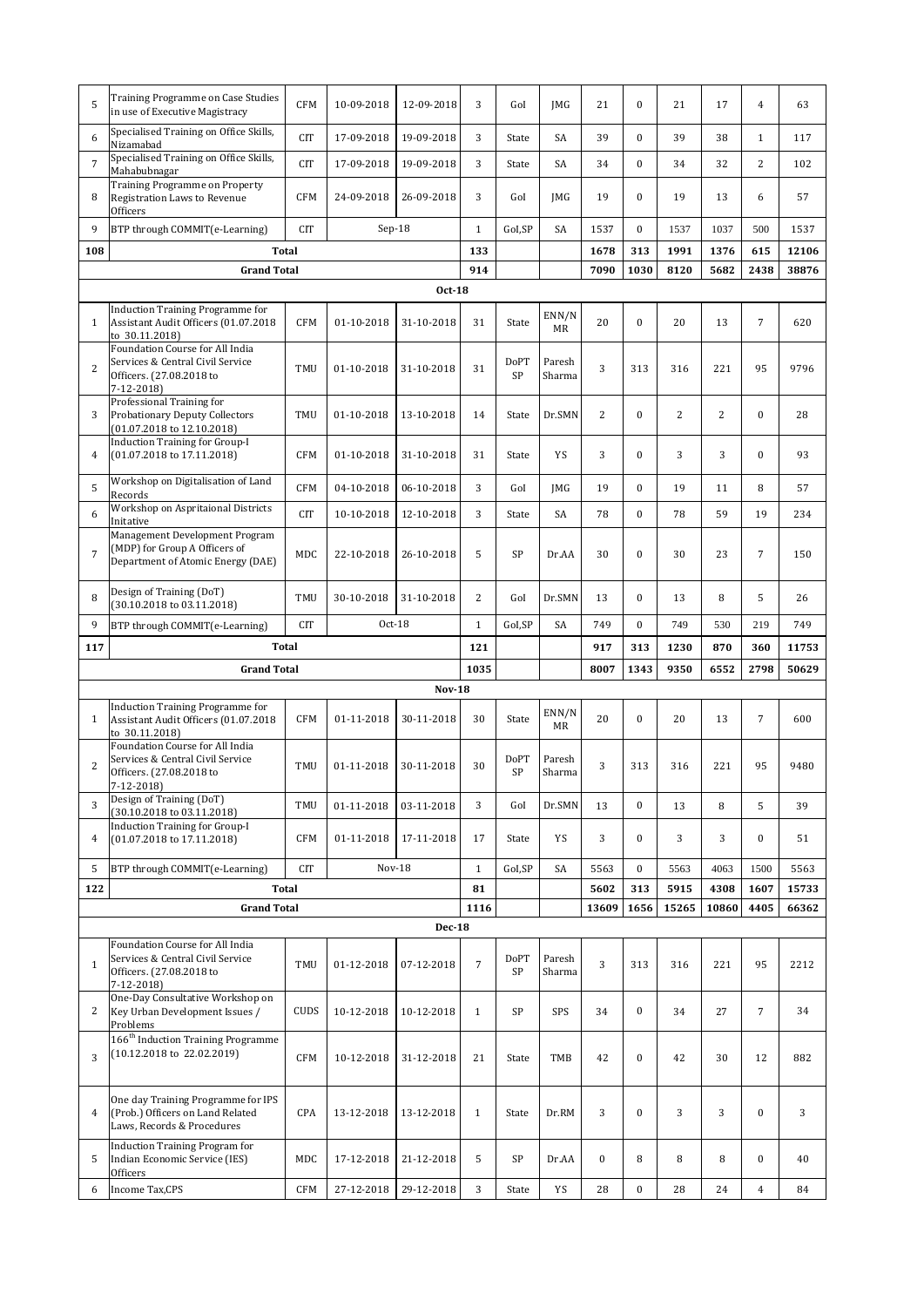| $\overline{7}$ | Mid-Career Training Programme<br>(MCTP) on "Management<br>Development Program for Indian<br>Statistical Service (ISS) Officers<br>(31.12.2018 to 04.01.2019)            | MDC         | 31-12-2018 | 31-12-2018 | $\mathbf{1}$   | SP                  | Dr.AA       | $\mathbf{1}$     | 9                | 10    | 8     | $\overline{2}$   | 10    |
|----------------|-------------------------------------------------------------------------------------------------------------------------------------------------------------------------|-------------|------------|------------|----------------|---------------------|-------------|------------------|------------------|-------|-------|------------------|-------|
| 8              | BTP through COMMIT(e-Learning)                                                                                                                                          | <b>CIT</b>  | Dec-18     |            | $\mathbf{1}$   | GoI,SP              | SA          | 2066             | $\mathbf{0}$     | 2066  | 1450  | 616              | 2066  |
| 130            | <b>Total</b>                                                                                                                                                            |             |            |            | 40             |                     |             | 2177             | 330              | 2507  | 1771  | 736              | 5331  |
|                | <b>Grand Total</b>                                                                                                                                                      |             |            | Jan-19     | 1156           |                     |             | 15786            | 1986             | 17772 | 12631 | 5141             | 71693 |
| $\mathbf{1}$   | $166^{\rm th}$ Induction Training Programme<br>$(10.12.2018 \text{ to } 22.02.2019)$                                                                                    | <b>CFM</b>  | 01-01-2019 | 31-01-2019 | 31             | State               | <b>TMB</b>  | 42               | $\boldsymbol{0}$ | 42    | 30    | 12               | 1302  |
| $\overline{2}$ | Mid-Career Training Programme<br>(MCTP) on "Management<br>Development Program for Indian<br>Statistical Service (ISS) Officers<br>$(31.12.2018 \text{ to } 04.01.2019)$ | MDC         | 01-01-2019 | 04-01-2019 | $\overline{4}$ | <b>SP</b>           | Dr.AA       | $1\,$            | 9                | 10    | 8     | $\overline{2}$   | 40    |
| 3              | 10 Week State Attachment for<br><b>Training Programmes for Section</b><br>Officers of CSS (Group-B, Gazzetted)<br>$(02.01.2019 \text{ to } 8.03.2019)$                  | TMU         | 01-01-2019 | 31-01-2019 | 31             | <b>ISTM</b>         | <b>KSRP</b> | $\boldsymbol{0}$ | 12               | 12    | 10    | $\sqrt{2}$       | 372   |
| $\overline{4}$ | Foundation Course for Junior<br>Assistants                                                                                                                              | <b>CFM</b>  | 02-01-2019 | 25-02-2019 | 24             | State               | GVVS        | 42               | $\boldsymbol{0}$ | 42    | 31    | 11               | 1008  |
| 5              | Training Programme on Financial<br>Management to Gazetted Officers                                                                                                      | <b>CFM</b>  | 03-01-2019 | 05-01-2019 | 3              | State               | <b>IMG</b>  | 39               | $\mathbf{0}$     | 39    | 32    | $\overline{7}$   | 117   |
| 6              | Scrutiny of Bills and PD Accounts                                                                                                                                       | <b>CFM</b>  | 07-01-2019 | 09-01-2019 | 3              | State               | TMB         | 26               | $\boldsymbol{0}$ | 26    | 25    | $\mathbf{1}$     | 78    |
| $\overline{7}$ | Telangana Orientation for Excellence<br>in Service Amongst Govt. Servants                                                                                               | <b>CTS</b>  | 08-01-2019 | 10-01-2019 | 3              | State               | <b>KUR</b>  | 38               | $\mathbf{0}$     | 38    | 25    | 13               | 114   |
| 8              | STeP - Government Re-engineering<br>Process                                                                                                                             | <b>CIT</b>  | 08-01-2019 | 10-01-2019 | 3              | SP                  | SA          | 9                | 11               | 20    | 18    | 2                | 60    |
| 9              | Awareness on Minority issues and<br>their Development                                                                                                                   | MDC         | 09-01-2019 | 11-01-2019 | 3              | GoI                 | Dr.AA       | 27               | $\mathbf{0}$     | 27    | 22    | 5                | 81    |
| 10             | Training Programme on Sustainable<br>Urban Trasnport                                                                                                                    | CUDS        | 09-01-2019 | 11-01-2019 | 3              | GoI,<br><b>DoPT</b> | CRB         | 22               | $\boldsymbol{0}$ | 22    | 15    | $\overline{7}$   | 66    |
| 11             | 2 day program on Big Data, AI &<br><b>Block Chain</b>                                                                                                                   | CIT         | 11-01-2019 | 12-01-2019 | $\overline{2}$ | SP                  | SA          | $\bf{0}$         | 58               | 58    | 42    | 16               | 116   |
| 12             | Training Programme on Stress<br>Amongst Revenue Officials and<br><b>Coping Strategies</b>                                                                               | <b>CFM</b>  | 21-01-2019 | 23-01-2019 | 3              | GoI                 | JMG         | 21               | $\overline{0}$   | 21    | 12    | 9                | 63    |
| 13             | Website Development using PHP                                                                                                                                           | <b>CIT</b>  | 21-01-2019 | 23-01-2019 | 3              | GoI                 | SA          | 34               | $\mathbf{0}$     | 34    | 33    | $\mathbf{1}$     | 102   |
| 14             | Managing Information &<br>Communication Technoloyg(ICT)<br>Projects                                                                                                     | <b>CIT</b>  | 21-01-2019 | 25-01-2019 | 5              | SP                  | SA          | $\boldsymbol{0}$ | 10               | 10    | 7     | 3                | 50    |
| 15             | <b>Telangana Orientation Programme</b><br>for Public Servants in the context of<br>Telangana                                                                            | <b>CTS</b>  | 21-01-2019 | 23-01-2019 | 3              | State               | <b>KUR</b>  | 32               | $\boldsymbol{0}$ | 32    | 30    | $\overline{c}$   | 96    |
| 16             | Refresher Training Programme                                                                                                                                            | <b>CFM</b>  | 21-01-2019 | 25-01-2019 | 5              | State               | GVVS        | 29               | $\mathbf{0}$     | 29    | 26    | 3                | 145   |
| 17             | 10 Week State Attachment for<br><b>Training Programmes for Section</b><br>Officers of CSS (Group-B, Gazzetted)<br>(21.01.2019 to 28.03.2019)                            | TMU         | 20-01-2019 | 31-01-2019 | 12             | <b>ISTM</b>         | <b>KSRP</b> | $\boldsymbol{0}$ | 8                | 8     | 8     | $\boldsymbol{0}$ | 96    |
| 18             | Training Programme on Right to<br>Information Act to<br>FAA/PIO/APIO/Staff of HoDs /<br>Secretariat Departments                                                         | CPA         | 22-01-2019 | 24-01-2019 | 3              | GoI                 | <b>KSR</b>  | 19               | $\boldsymbol{0}$ | 19    | 12    | $\overline{7}$   | 57    |
| 19             | ICBP for the officials of NULM for the<br>state of MP                                                                                                                   | CUDS        | 23-01-2019 | 25-01-2019 | 3              | SP                  | CRB         | 25               | $\boldsymbol{0}$ | 25    | 20    | 5                | 75    |
| 20             | ICBP for the officials of SBM for the<br>state of MP                                                                                                                    | CUDS        | 28-01-2019 | 30-01-2019 | 3              | SP                  | CRB         | $\boldsymbol{0}$ | 8                | 8     | 8     | $\mathbf{0}$     | 24    |
| 21             | "Training of Trainers Course on<br>Right to Information Act"<br>(28.01.2019 to 01.02.2019)                                                                              | CPA         | 28-01-2019 | 31-01-2019 | $\overline{4}$ | GoI                 | <b>KRG</b>  | 15               | $\boldsymbol{0}$ | 15    | 10    | 5                | 60    |
| 22             | 12 days Induction Training<br>Programme for newly recruited<br>frontline functionaries (28.01.2019<br>to 08.02.2019)                                                    | CPA         | 28-01-2019 | 31-01-2019 | $\overline{4}$ | GoI                 | KSK         | 42               | $\boldsymbol{0}$ | 42    | 31    | 11               | 168   |
| 23             | Mentoring                                                                                                                                                               | TMU         | 29-01-2019 | 31-01-2019 | 3              | GoI                 | Dr.SMN      | 9                | $\bf{0}$         | 9     | 6     | 3                | 27    |
| 24             | ICBP for the officials of PMAY for the<br>state of MP                                                                                                                   | <b>CUDS</b> | 29-01-2019 | 31-01-2019 | 3              | SP                  | Dr. CNR     | $\boldsymbol{0}$ | 16               | 16    | 14    | $\overline{c}$   | 48    |
| 25             | Workshop on Best Practices &<br>Success Stories on RTI Act                                                                                                              | CPA         | 29-01-2019 | 30-01-2019 | $\overline{c}$ | GoI                 | <b>KSR</b>  | 28               | $\bf{0}$         | 28    | 23    | 5                | 56    |
| 26             | BTP through COMMIT(e-Learning)                                                                                                                                          | <b>CIT</b>  | $Jan-19$   |            | $\mathbf{1}$   | GoI,SP              | SA          | 1766             | $\boldsymbol{0}$ | 1766  | 1240  | 526              | 1766  |
| 156            |                                                                                                                                                                         | Total       |            |            | 167            |                     |             | 2266             | 132              | 2398  | 1738  | 660              | 6187  |
|                | <b>Grand Total</b>                                                                                                                                                      |             |            |            | 1323           |                     |             | 18052            | 2118             | 20170 | 14369 | 5801             | 77880 |
|                |                                                                                                                                                                         |             |            |            |                |                     |             |                  |                  |       |       |                  |       |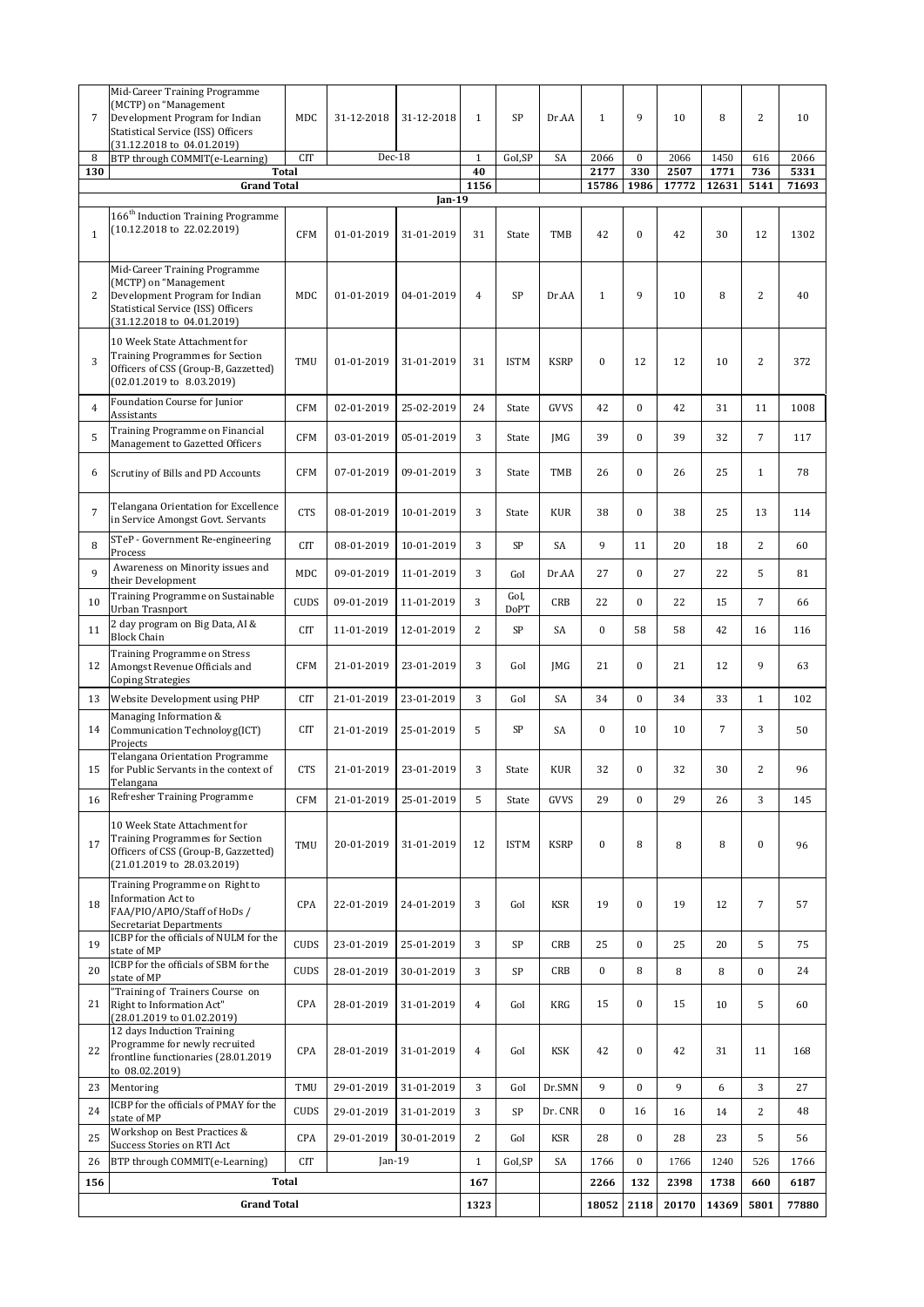|                |                                                                                                                                                                    |             |            | <b>Feb-19</b> |                |                     |             |                  |                  |    |    |                  |     |
|----------------|--------------------------------------------------------------------------------------------------------------------------------------------------------------------|-------------|------------|---------------|----------------|---------------------|-------------|------------------|------------------|----|----|------------------|-----|
| $1\,$          | 166 <sup>th</sup> Induction Training Programme<br>$(10.12.2018 \text{ to } 22.02.2019)$                                                                            | <b>CFM</b>  | 01-02-2019 | 22-02-2019    | 23             | State               | TMB         | 42               | $\mathbf{0}$     | 42 | 30 | 12               | 966 |
| $\overline{2}$ | 12 days Induction Training<br>Programme for newly recruited<br>frontline functionaries (28.01.2019<br>to 08.02.2019)                                               | CPA         | 01-02-2019 | 08-02-2019    | 8              | GoI                 | <b>KSK</b>  | 42               | $\boldsymbol{0}$ | 42 | 31 | 11               | 336 |
| 3              | "Training of Trainers Course on<br>Right to Information Act"<br>(28.01.2019 to 01.02.2019)                                                                         | CPA         | 01-02-2019 | 01-02-2019    | $\mathbf{1}$   | GoI                 | <b>KRG</b>  | 15               | $\mathbf{0}$     | 15 | 10 | 5                | 15  |
| $\overline{4}$ | 10 Week State Attachment for<br><b>Training Programmes for Section</b><br>Officers of CSS (Group-B, Gazzetted)<br>$(02.01.2019 \text{ to } 8.03.2019)$             | TMU         | 01-02-2019 | 28-02-2019    | 28             | <b>ISTM</b>         | <b>KSRP</b> | $\bf{0}$         | 12               | 12 | 10 | $\overline{2}$   | 336 |
| 5              | 10 Week State Attachment for<br><b>Training Programmes for Section</b><br>Officers of CSS (Group-B, Gazzetted)<br>(21.01.2019 to 28.03.2019)                       | TMU         | 01-02-2019 | 28-02-2019    | 28             | <b>ISTM</b>         | <b>KSRP</b> | $\mathbf{0}$     | 8                | 8  | 8  | $\bf{0}$         | 224 |
| 6              | Training Programme on Urban<br>Flooding in view of city expansion                                                                                                  | <b>CUDS</b> | 04-02-2019 | 06-02-2019    | 3              | GoI.<br><b>DoPT</b> | CRB         | 15               | $\mathbf{0}$     | 15 | 8  | $\overline{7}$   | 45  |
| $\overline{7}$ | Induction Training Programme for<br>Junior Auditors, Typist, Record<br>Assistant and Office Subordinate of<br>State Audit Department (04.02.2019<br>to 03.06.2019) | <b>CFM</b>  | 04-02-2019 | 28-02-2019    | 25             | State               | <b>NMR</b>  | 33               | $\mathbf{0}$     | 33 | 24 | 9                | 825 |
| 8              | Training Programme on Right to<br><b>Information Act to</b><br>FAA/PIO/APIO/Staff of HoDs /<br>Secretariat Departments                                             | <b>CPA</b>  | 04-02-2019 | 06-02-2019    | 3              | GoI                 | <b>KRG</b>  | 21               | $\mathbf{0}$     | 21 | 17 | $\overline{4}$   | 63  |
| 9              | Telangana Orientation & Capacity<br><b>Building for Public Servants</b>                                                                                            | <b>CTS</b>  | 05-02-2019 | 07-02-2019    | 3              | State               | <b>KUR</b>  | 20               | $\overline{0}$   | 20 | 13 | $\overline{7}$   | 60  |
| 10             | <b>Educational Development of</b><br>Minorities                                                                                                                    | MDC         | 06-02-2019 | 08-02-2019    | 3              | GoI                 | Dr.AA       | 18               | $\mathbf{0}$     | 18 | 16 | $\overline{c}$   | 54  |
| 11             | Training Programme on Land<br>Acquisition, Resettlement and<br>Rehabilitation                                                                                      | <b>CFM</b>  | 06-02-2019 | 08-02-2019    | 3              | GoI                 | <b>IMG</b>  | 44               | $\mathbf{0}$     | 44 | 34 | 10               | 132 |
| 12             | Workshop on Proactive Disclosure of<br>Information under RTI Act                                                                                                   | <b>CPA</b>  | 07-02-2019 | 08-02-2019    | $\overline{2}$ | GoI                 | <b>KSR</b>  | 38               | $\overline{0}$   | 38 | 21 | 17               | 76  |
| 13             | Sensitization of e-Governance<br>Project Life Cycle                                                                                                                | <b>CIT</b>  | 11-02-2019 | 13-02-2019    | 3              | GoI                 | SA          | 17               | $\mathbf{0}$     | 17 | 12 | 5                | 51  |
| 14             | 12 days Induction Training<br>Programme for newly recruited<br>frontline functionaries                                                                             | CPA         | 11-02-2019 | 24-02-2019    | 13             | GoI                 | GJR         | 56               | $\bf{0}$         | 56 | 36 | 20               | 728 |
| 15             | Two Day Workshop on Effective<br>Implementation of Right to<br><b>Information Act</b>                                                                              | CPA         | 11-02-2019 | 12-02-2019    | $\overline{2}$ | GoI                 | <b>KRG</b>  | 30               | $\mathbf{0}$     | 30 | 21 | 9                | 60  |
| 16             | <b>Project Management</b>                                                                                                                                          | MDC         | 12-02-2019 | 14-02-2019    | 3              | GoI                 | Dr.AA       | 22               | $\boldsymbol{0}$ | 22 | 15 | 7                | 66  |
| 17             | Telangana Orientation & Capacity<br>Building for Public Servants                                                                                                   | <b>CTS</b>  | 12-02-2019 | 14-02-2019    | 3              | State               | <b>KUR</b>  | 39               | $\mathbf{0}$     | 39 | 32 | $\overline{7}$   | 117 |
| 18             | Training Programme on Reforms in<br>Urban Local Bodies - Role of Audit                                                                                             | TMU         | 12-02-2019 | 14-02-2019    | 3              | <b>ISTM</b>         | <b>KSRP</b> | 25               | $\bf{0}$         | 25 | 17 | 8                | 75  |
| 19             | Training Programme on norms for<br>Public Finance Accountability                                                                                                   | CFM         | 14-02-2019 | 16-02-2019    | 3              | State               | JMG         | 32               | $\boldsymbol{0}$ | 32 | 26 | 6                | 96  |
| 20             | Training Programme on Right to<br>Information Act to<br>FAA/PIO/APIO/Staff of HoDs /<br>Secretariat Departments                                                    | CPA         | 14-02-2019 | 16-02-2019    | 3              | GoI                 | <b>KSR</b>  | 30               | $\boldsymbol{0}$ | 30 | 23 | $\boldsymbol{7}$ | 90  |
| 21             | Two Day Workshop on Proactive<br>Disclosure of Information under RTI<br>Act                                                                                        | CPA         | 18-02-2019 | 19-02-2019    | $\mathbf{2}$   | GoI                 | KRG         | 21               | $\boldsymbol{0}$ | 21 | 17 | $\overline{4}$   | 42  |
| 22             | Training Programme on<br>Maintainance of Gram Panchayat<br>Office Records                                                                                          | CFM         | 19-02-2019 | 21-02-2019    | 3              | GoI                 | JMG         | 33               | $\bf{0}$         | 33 | 28 | 5                | 99  |
| 23             | <b>Basic Course on Disaster</b><br>Management                                                                                                                      | CSDG        | 19-02-2019 | 21-02-2019    | 3              | State               | MJ          | 44               | $\boldsymbol{0}$ | 44 | 39 | 5                | 132 |
| 24             | Domain Specific Capsule I for the<br>officials of SBM for the state of MP                                                                                          | <b>CUDS</b> | 19-02-2019 | 21-02-2019    | 3              | SP                  | Dr. CNR     | $\boldsymbol{0}$ | 9                | 9  | 9  | $\boldsymbol{0}$ | 27  |
| 25             | WAKF Administration in Telangana<br>State                                                                                                                          | MDC         | 20-02-2019 | 22-02-2019    | 3              | GoI                 | Dr.AA       | 20               | $\bf{0}$         | 20 | 18 | $\overline{c}$   | 60  |
| 26             | Two Day Workshop on Effective<br>Implementation of RTI Act                                                                                                         | CPA         | 21-02-2019 | 22-02-2019    | $\overline{c}$ | GoI                 | KSR         | 39               | $\boldsymbol{0}$ | 39 | 33 | 6                | 78  |
| 27             | Domain Specific Capsule I for the<br>officials of PMAY for the state of MP                                                                                         | <b>CUDS</b> | 21-02-2019 | 23-02-2019    | 3              | SP                  | SPS         | $\boldsymbol{0}$ | 15               | 15 | 14 | $\mathbf{1}$     | 45  |
| 28             | Training Programme on Social Audit-<br>Community Vigilance over<br>Develpoment                                                                                     | TMU         | 21-02-2019 | 23-02-2019    | 3              | GoI                 | <b>KSRP</b> | 18               | $\boldsymbol{0}$ | 18 | 16 | $\overline{c}$   | 54  |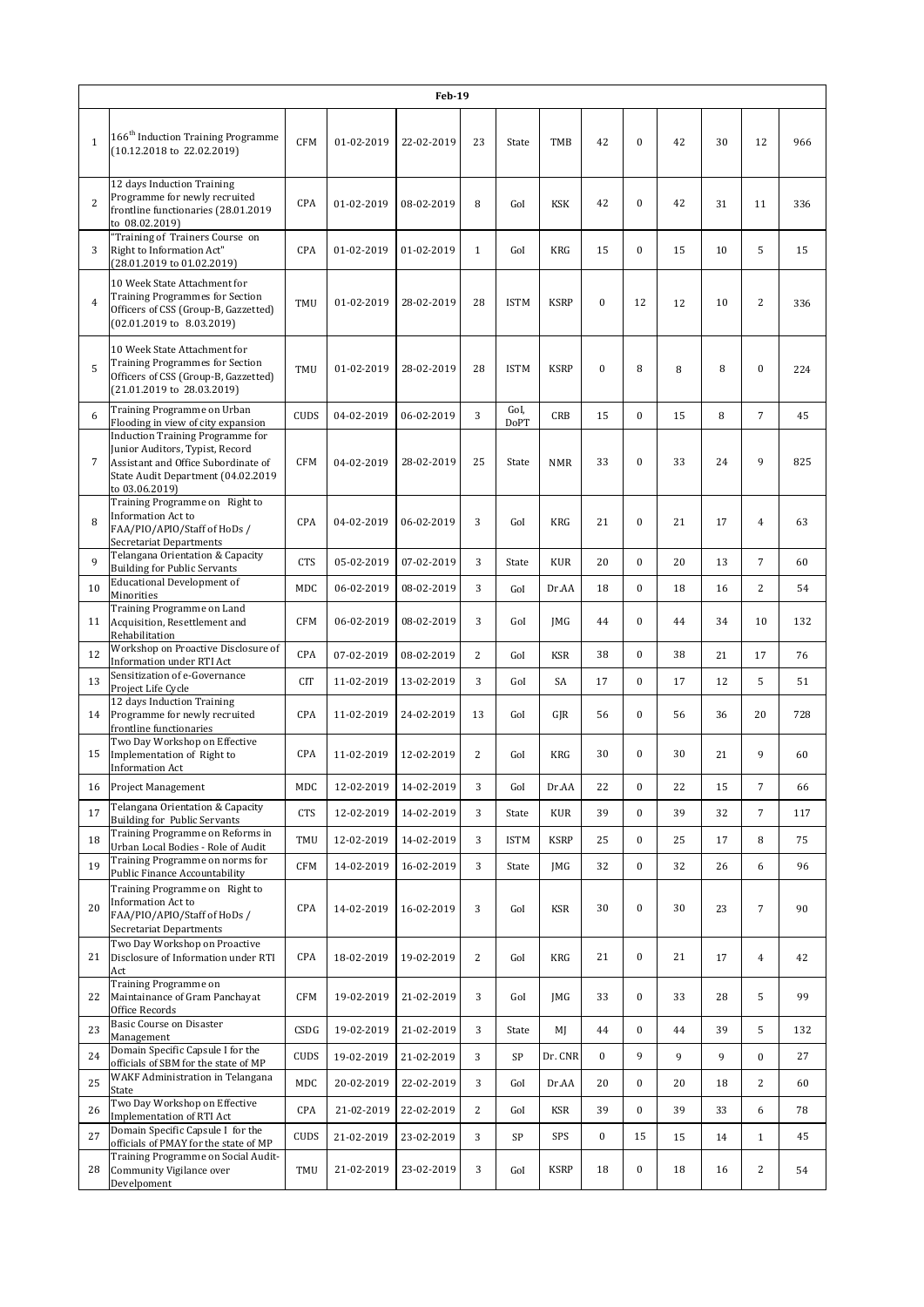| 29             | Improving Cleanliness under Swachh<br><b>Bharat Mission Including IEC</b>                                                                              | <b>CUDS</b> | 25-02-2019 | 27-02-2019    | 3              | GoI,<br><b>DoPT</b> | Dr. CNR     | 16               | $\boldsymbol{0}$ | 16    | 15    | $\mathbf{1}$   | 48    |
|----------------|--------------------------------------------------------------------------------------------------------------------------------------------------------|-------------|------------|---------------|----------------|---------------------|-------------|------------------|------------------|-------|-------|----------------|-------|
| 30             | Social Media Concepts for e-<br>Governance                                                                                                             | <b>CIT</b>  | 25-02-2019 | 27-02-2019    | 3              | GoI                 | SA          | 21               | $\mathbf{0}$     | 21    | 16    | 5              | 63    |
| 31             | Training of Trainers Course on Right<br>to Information Act (26.02.2019 to<br>02.03.2019)                                                               | CPA         | 26-02-2019 | 28-02-2019    | 3              | GoI                 | KSR         | 25               | $\mathbf{0}$     | 25    | 17    | 8              | 75    |
| 32             | One day training Programme on GST<br>for DDOs                                                                                                          | <b>CFM</b>  | 27-02-2019 | 27-02-2019    | $\mathbf{1}$   | State               | JMG         | 142              | $\mathbf{0}$     | 142   | 109   | 33             | 142   |
| 33             | Training Programme on Right to<br>Information Act to<br>FAA/PIO/APIO/Staff of<br>Hods/Secretariat Departments<br>(28.02.2019 to 02.03.2019)            | <b>CPA</b>  | 28-02-2019 | 28-02-2019    | $\mathbf{1}$   | GoI                 | <b>KRG</b>  | 32               | $\boldsymbol{0}$ | 32    | 27    | 5              | 32    |
| 34             | <b>Improving Urban Service Delivery</b><br>using SMART Solutions                                                                                       | <b>CUDS</b> | 28-02-2019 | 28-02-2019    | $\mathbf{1}$   | GoI.<br>DoPT        | <b>CRB</b>  | 26               | $\mathbf{0}$     | 26    | 24    | $\overline{2}$ | 26    |
| 35             | BTP through COMMIT(e-Learning)                                                                                                                         | <b>CIT</b>  | Feb-19     |               | $\mathbf{1}$   | GoI,SP              | SA          | 3511             | $\mathbf{0}$     | 3511  | 2510  | 1001           | 3511  |
| 191            | <b>Total</b>                                                                                                                                           |             |            |               | 198            |                     |             | 4487             | 44               | 4531  | 3296  | 1235           | 8849  |
|                | <b>Grand Total</b>                                                                                                                                     |             |            |               | 1521           |                     |             | 22539            | 2162             | 24701 | 17665 | 7036           | 86729 |
|                |                                                                                                                                                        |             |            | <b>Mar-19</b> |                |                     |             |                  |                  |       |       |                |       |
| $\mathbf{1}$   | <b>Improving Urban Service Delivery</b>                                                                                                                | <b>CUDS</b> | 01-03-2019 | 02-03-2019    | $\overline{c}$ | GoI,                | <b>CRB</b>  | 26               | $\boldsymbol{0}$ | 26    | 24    | $\overline{2}$ | 52    |
|                | using SMART Solutions<br><b>Induction Training Programme for</b>                                                                                       |             |            |               |                | <b>DoPT</b>         |             |                  |                  |       |       |                |       |
| $\overline{2}$ | Junior Auditors, Typist, Record<br>Assistant and Office Subordinate of<br>State Audit Department (04.02.2019<br>to 03.06.2019)                         | <b>CFM</b>  | 01-03-2019 | 31-03-2019    | 31             | State               | <b>NMR</b>  | 33               | $\boldsymbol{0}$ | 33    | 24    | 9              | 1023  |
| 3              | Training of Trainers Course on Right<br>to Information Act (26.02.2019 to<br>02.03.2019)                                                               | CPA         | 01-03-2019 | 02-03-2019    | $\overline{2}$ | GoI                 | <b>KSR</b>  | 25               | $\mathbf{0}$     | 25    | 17    | 8              | 50    |
| $\overline{4}$ | Training Programme on Right to<br>Information Act to<br>FAA/PIO/APIO/Staff of<br>Hods/Secretariat Departments<br>(28.02.2019 to 02.03.2019)            | CPA         | 01-03-2019 | 02-03-2019    | $\overline{2}$ | GoI                 | <b>KRG</b>  | 32               | $\boldsymbol{0}$ | 32    | 27    | 5              | 64    |
| 5              | 10 Week State Attachment for<br><b>Training Programmes for Section</b><br>Officers of CSS (Group-B, Gazzetted)<br>$(02.01.2019 \text{ to } 8.03.2019)$ | TMU         | 01-03-2019 | 09-03-2019    | 10             | <b>ISTM</b>         | <b>KSRP</b> | $\bf{0}$         | 12               | 12    | 10    | $\overline{2}$ | 120   |
| 6              | 10 Week State Attachment for<br><b>Training Programmes for Section</b><br>Officers of CSS (Group-B, Gazzetted)<br>(21.01.2019 to 28.03.2019)           | TMU         | 01-03-2019 | 29-03-2019    | 29             | <b>ISTM</b>         | <b>KSRP</b> | $\mathbf{0}$     | 8                | 8     | 8     | $\mathbf{0}$   | 232   |
| $\overline{7}$ | Induction Training Programme on<br>Administrative & Service Matters for<br>Group - B Assistants of Geological<br>Survey of India (GSI)                 | CPA         | 05-03-2019 | 15-03-2019    | 11             | SP                  | Dr.RM       | 33               | $\boldsymbol{0}$ | 33    | 20    | 13             | 363   |
| 8              | Equality for Women in Minority<br>Communities                                                                                                          | MDC         | 06-03-2019 | 08-03-2019    | 3              | GoI                 | Dr.AA       | 29               | $\boldsymbol{0}$ | 29    | 19    | 10             | 87    |
| 9              | Training Programme on Waste<br>Water Management                                                                                                        | <b>CUDS</b> | 06-03-2019 | 08-03-2019    | 3              | GoI,<br>DoPT        | CRB         | 22               | $\boldsymbol{0}$ | 22    | 17    | 5              | 66    |
| 10             | Cyber Security in e-Governance                                                                                                                         | <b>CIT</b>  | 06-03-2019 | 08-03-2019    | 3              | GoI                 | SA          | 18               | $\boldsymbol{0}$ | 18    | 12    | 6              | 54    |
| 11             | Heatwave Action Plan                                                                                                                                   | CSDG        | 06-03-2019 | 07-03-2019    | $\mathbf{2}$   | State               | VKE         | 22               | $\boldsymbol{0}$ | 22    | 16    | 6              | 44    |
| 12             | Two Day Workshop on Proactive<br>Disclosure of Information under RTI<br>Act                                                                            | CPA         | 06-03-2019 | 07-03-2019    | $\overline{c}$ | GoI                 | KSR         | 31               | $\boldsymbol{0}$ | 31    | 25    | 6              | 62    |
| 13             | Training Programme on Public<br>Procurement                                                                                                            | CUDS        | 11-03-2019 | 13-03-2019    | 3              | GoI,<br><b>DoPT</b> | Dr. CNR     | 21               | $\boldsymbol{0}$ | 21    | 11    | 10             | 63    |
| 14             | Basic Course on Disaster                                                                                                                               | CSDG        | 11-03-2019 | 13-03-2019    | 3              | State               | MJ          | 17               | $\boldsymbol{0}$ | 17    | 15    | $\overline{c}$ | 51    |
| 15             | Management<br><b>Big Data Analysis</b>                                                                                                                 | CIT         | 11-03-2019 | 15-03-2019    | 5              | SP                  | SA          | $\bf{0}$         | 18               | 18    | 15    | 3              | 90    |
| 16             | RT Development on Mentoring                                                                                                                            | TMU         | 12-03-2019 | 20-03-2019    | 9              | GoI                 | Dr.SMN      | 30               | $\,4\,$          | 34    | 26    | 8              | 306   |
| 17             | <b>Employment Challenges for</b>                                                                                                                       | MDC         | 12-03-2019 | 14-03-2019    | 3              | GoI                 | Dr.AA       | 21               | $\boldsymbol{0}$ | 21    | 15    | 6              | 63    |
| 18             | Minorities<br>Training Programme on Changing<br>Scenario Rural Governance-                                                                             | TMU         | 12-03-2019 | 14-03-2019    | 3              | GoI                 | <b>KSRP</b> | 11               | $\boldsymbol{0}$ | 11    | 8     | 3              | 33    |
|                | Challenges<br>Climate Literacy                                                                                                                         |             |            |               | 3              | <b>DoPT</b>         |             | 19               | $\boldsymbol{0}$ | 19    |       | $\overline{4}$ |       |
| 19             | 12 days Induction Training                                                                                                                             | CSDG        | 13-03-2019 | 15-03-2019    |                |                     | VKE         |                  |                  |       | 15    |                | 57    |
| 20             | Programme for newly recruited<br>frontline functionaries<br>e-Payments, Financial Inclusion &                                                          | CPA         | 13-03-2019 | 27-03-2019    | 15             | GoI                 | GJR         | 37               | $\boldsymbol{0}$ | 37    | 25    | 12             | 555   |
| 21             | Social Security for ASEAN Civil<br>Servants                                                                                                            | <b>CIT</b>  | 18-03-2019 | 25-03-2019    | 8              | SP                  | SA          | $\boldsymbol{0}$ | 12               | 12    | 6     | 6              | 96    |